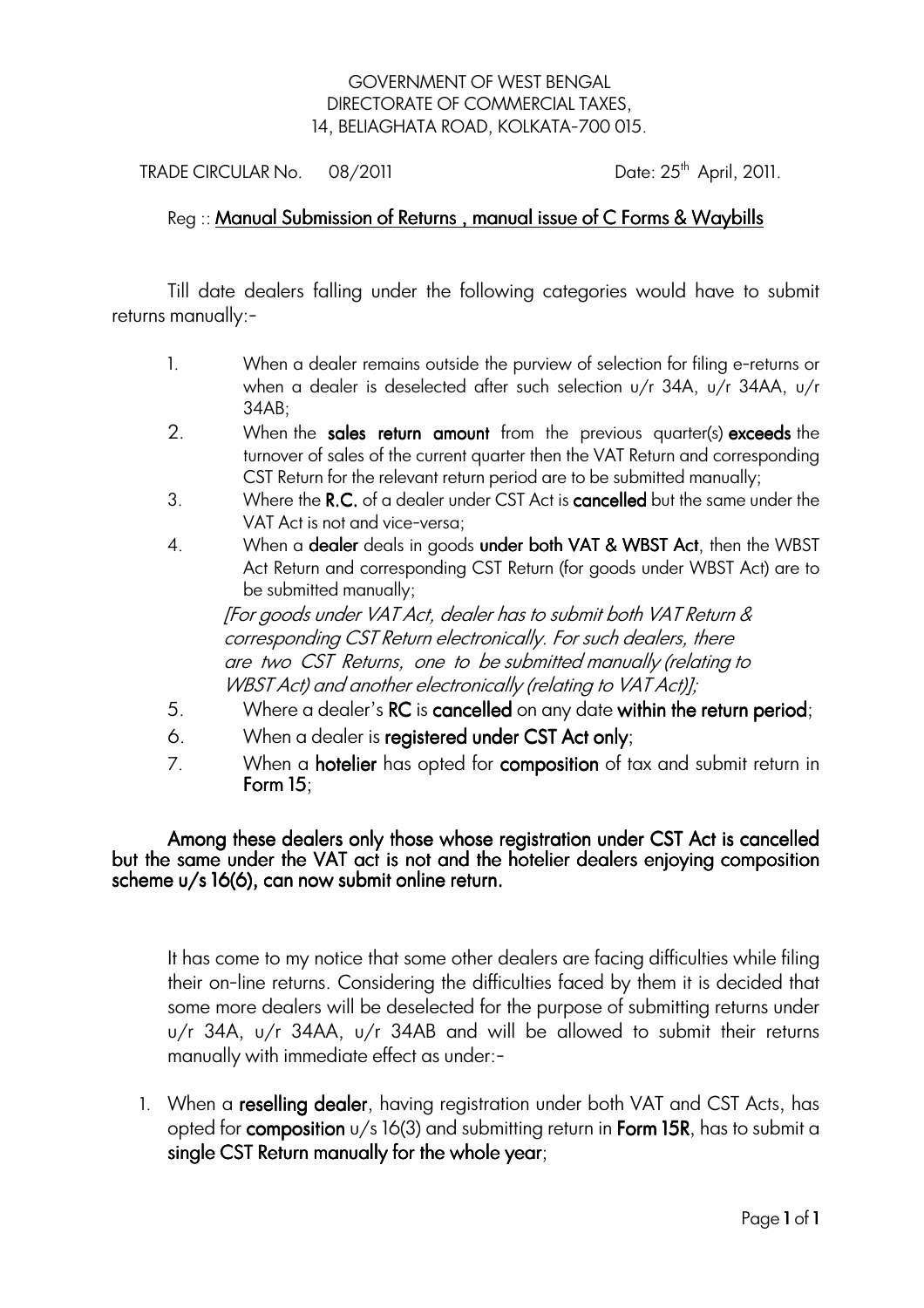- 2. When a reselling dealer, enjoying composition u/s 16(3) and submitting return in Form 15R, loses his eligibility under this section due to exceeding the taxable quantum of Rs. 50 lakh and/or due to inter-state purchase/sale made during a year, then
	- a) In case the taxable quantum exceeds Rs. 50 lakh in a month during the year, the dealer shall submit 'both' (a) Form 15R from the beginning of the period upto that month manually and (b) quarterly Form 14 for the remaining period electronically;
	- b) In case the dealer makes inter-state purchase/sale during the year, he shall submit return in Form 14 separately for each quarter electronically from the beginning of the year.
- 3. When a hotelier dealer, enjoying composition u/s 16(6) and submitting return in Form 15, loses his eligibility under this section due to exceeding the taxable quantum of Rs. 15 lakh in a month during the year, the dealer shall submit (a) Form 15 from the beginning of the period upto that month manually and  $(b)$ quarterly Form 14 for the remaining period electronically.

Such dealers shall submit returns manually at the respective charge offices.

## C-FORM:-

Under the following circumstances certain dealers shall **obtain C-Form manually** from assessing authority, in addition to those already getting such forms manually:-

- 1. Dealers purchasing goods  $u/s$  3 of CST Act'56 from dealers in West Bengal (i.e. dealers making subsequent purchase from local dealers);
- 2. Dealers enjoying composition scheme sec. 18(4) and making inter-state purchase.
- 3. Dealers enjoying composition u/s 16(3), u/s 16(3A) and making inter-state purchase of goods (although it disentitles them to continue under such composition schemes).

## WAYBILL:-

Dealers making purchase in course of import  $u/s$  5(2) of the CST Act'56 from local dealers in West Bengal shall get Waybill in Form 50 from assessing authority on manual application, as the system of Dematerialised Waybill does not allow generation of Waybill when Consignor and Consignee both belong to West Bengal.